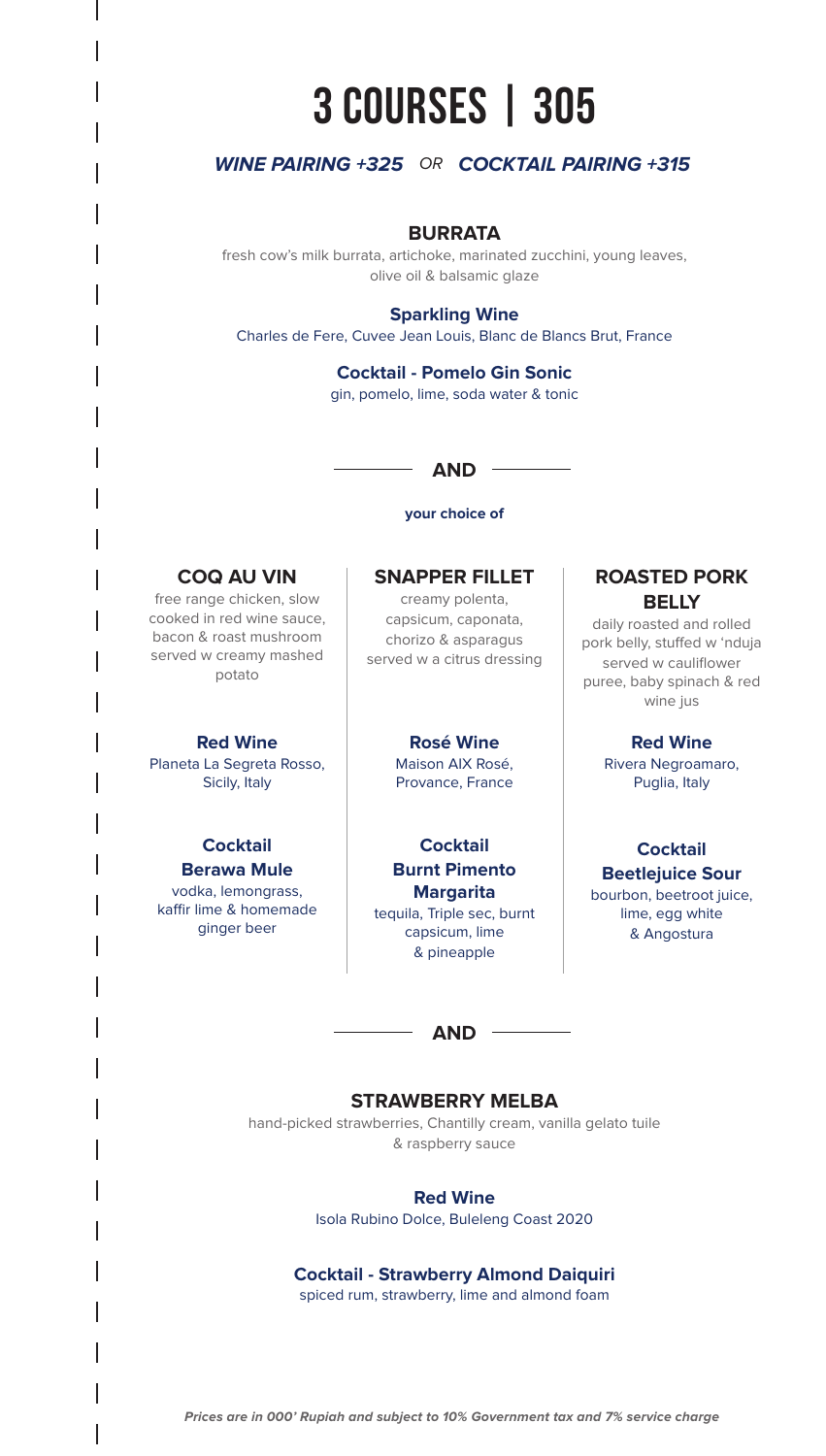# **415 | COURSES 4**

## **WINE PAIRING +435 OR COCKTAIL PAIRING +420**

## **BURRATA**

fresh cow's milk burrata, artichoke, marinated zucchini, young leaves, olive oil & balsamic glaze

## **Sparkling Wine**

Charles de Fere, Cuvee Jean Louis, Blanc de Blancs Brut, France

## **Cocktail - Pomelo Gin Sonic**

qin, pomelo, lime, soda water & tonic



## **SNAPPER FILLET**

creamy polenta, capsicum, caponata, chorizo & asparagus served w a citrus dressing

**Wine Rosé**

Maison AIX Rosé, Provance, France

## **Cocktail - Burnt Pimento Margarita** tequila, Triple sec, burnt capsicum, lime & pineapple



**your** choice of

## **COQ AU VIN**

free range chicken, slow cooked in red wine sauce, bacon & roast mushroom served w creamy mashed potato

### **Wine Red**

Planeta La Segreta Rosso, Sicily, Italy

## **Cocktail**

**Berawa Mule** 

vodka, lemongrass, kaffir lime & homemade ginger beer

## **ROASTED PORK BELLY**

daily roasted and rolled pork belly, stuffed w 'nduja served w cauliflower puree, baby spinach & red wine jus

#### **Wine Red**

Rivera Negroamaro, Puglia, Italy

## **Cocktail**

**Beetlejuice Sour** 

bourbon, beetroot juice, lime, egg white & Angostura

 $-$  AND  $-$ 

## **STRAWBERRY MELBA**

hand-picked strawberries, Chantilly cream, vanilla gelato tuile & raspberry sauce

## **Red Wine**

Isola Rubino Dolce, Buleleng Coast 2020

## **Cocktail - Strawberry Almond Daiquiri**

spiced rum, strawberry, lime and almond foam

Prices are in 000' Rupiah and subject to 10% Government tax and 7% service charge